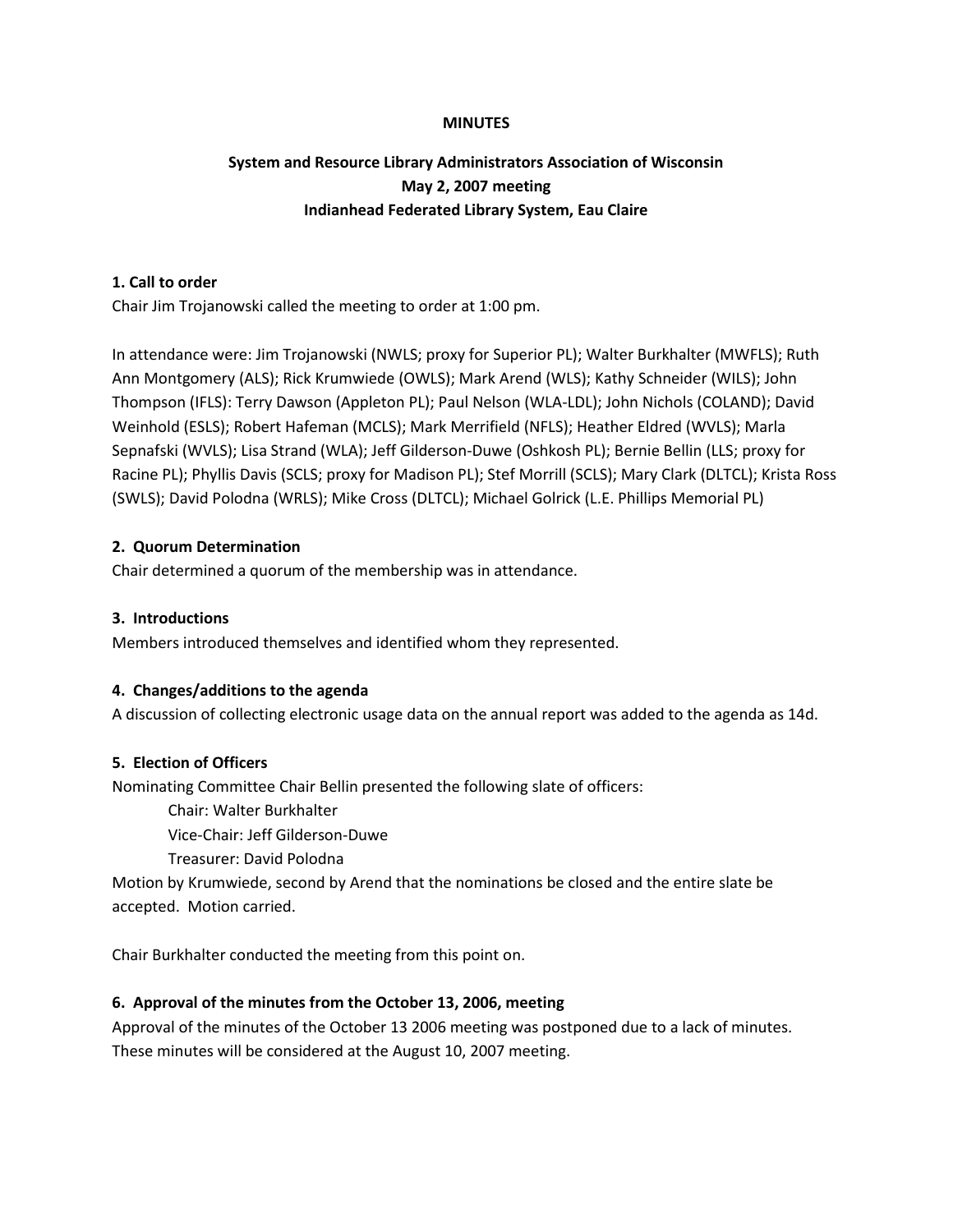## **7. Treasurer's Report**

Polodna distributed a report and said we are where we expected to be. Motion by Trojanowski, second by Hafeman to approve the Treasurer's report. Motion carried.

# **8. Election of SRLAAW Representative to the WiLS Board for term to run from July 1, 2007, to June 30, 2010**

Motion by Trojanowski, second by Arend to nominate David Weinhold as the SRLAAW Representative to the WiLS Board for term to run from July 1, 2007 to June 20, 2010. Thompson moved, second by Dawson that the nominations be closed. Motion carried. After a brief discussion, Trojanowski amended his original motion to include Bellin as an alternative representative, second by Arend. Motion carried.

# **9. Report of Delivery Service Public Library System Cost Formula Committee**

Weinhold presented the report of the Delivery Service Public Library System Cost Formula Committee. The question the committee was dealing with was whether or not the formula used to allocate the costs for delivery to the Public Library Systems should be modified. The recommendations of the committee at this time are: 1) the existing formula for public system delivery costs be used for the next 3 years— 2008 to 2010; 2) ; SRLAAW should work on getting state funding in this and the next biennial budget for public library system delivery service funding ; and 3) LSTA funding be used for existing sharing activities including delivery services, before creating categories for new resource sharing activities.

Motion by Weinhold, second by ?, to adopt the recommendations of the subcommittee as included in the committee report. Motion carried.

# **10. Limiting Municipal exemption from the county library tax to only the amount used by the county to reimburse libraries for serving non-libraried residents**

Weinhold presented the proposed amendment (as emailed to members before the meeting). The purpose of this amendment is to propose a way to accomplish finding another funding source other than the municipality and to use the county as a vehicle to levy taxes for a county-wide project (like a shared database). There was much discussion on the wording of the proposed amendment and the original intent of the exemption from county library tax. As a part of this discussion several motions were made and withdrawn.

Motion made by Trojanowski, second by Hennen, to appoint a task force to examine this issue more closely under David Weinhold's leadership and to thank Warren Stump. Motion carried with one nay vote.

# **11. Successor to AB-1022: Alternative Exemption method**

Weinhold presented LRB-2473, the proposed amendment to AB-1022. AB-1022 proposed an alternative method for municipalities to exempt themselves from the county library levy tax by using the average of the past three years. DLTCL opposed this language and suggested that it be amended to state that a municipal library must qualify for the exemption for three years before they could qualify to use the three year average method. This issue died in committee; however, it is likely to be re-introduced this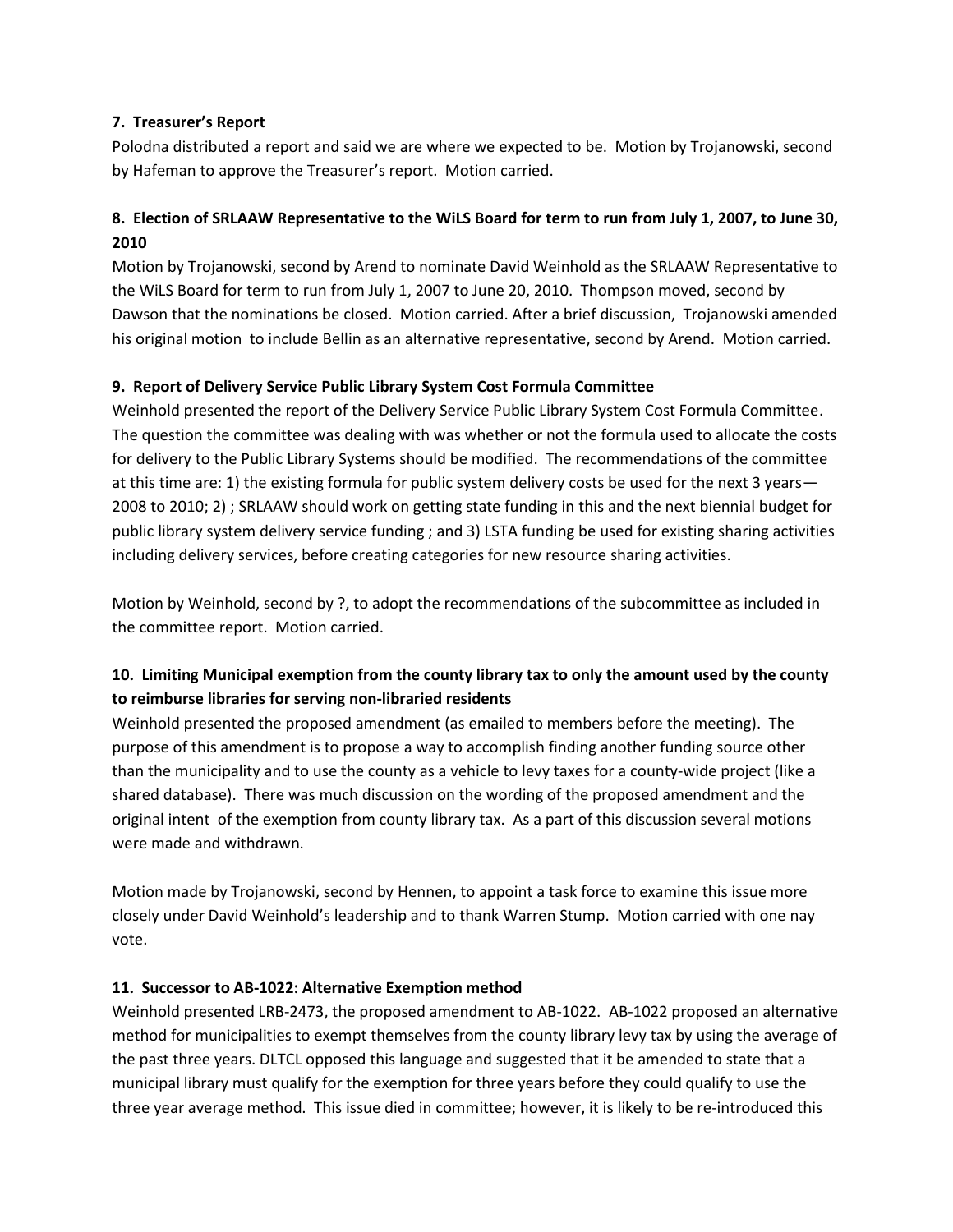session. Motion by Hennen, second by Trojanowki, that SRLAAW is not supporting this, but are not opposing it as amended. Motion carried.

## **12. Legislative Report (Nelson)**

## **a. 2007-2009 Biennial Budget status report**

Thursday, May 2 at 10 am the Joint Finance committee will review the System aids and state contracts.

# **b. AJR-27 & AJR 34 Constitutional amendments prohibiting, among other things, the use of segregated funds for other purposes (USF & public library system aides)**

The amendment authors want these funds to be used for the original intent, not to be raided to fill in budget gaps. Thirty percent of our funding right now comes from USF. If this did pass, it wouldn't go into effect until possibly 2011.

# **c. SB-1 Authorizing library boards to transfer a gift, bequest, or endowment to certain charitable organizations**

SB-1 was passed by the Senate committee 5-0 and is to be scheduled for a vote by the entire Senate. It will then go to the Assembly and then the Governor.

# **d. Amendment to s.43.30 concerning confidentiality of library records as they pertain to video surveillance tapes**

Bills are being sponsored. Nelson will let us know when a bill is ready for review.

## **e. Public library districts**

There is not a lot of progress on this. What we need is a number of libraries/areas around the State who want to move it forward.

Nelson also reported on AB-141 which would seem to forbid libraries from using RFID technology, but the chair of the committee is not interested in moving ahead with this bill.

# **13. COLAND Interlibrary Loan and Resource Sharing Strategic Plan and Visioning Process**

John Nichols, COLAND representative spoke with the group about COLAND's strategic visioning/planning initiative relating to Interlibrary Loan and Resource Sharing for Wisconsin. This process has three phases: 1) Learning: what's going on and why; 2) Visioning: what it ought to look like; and 3) Recommendation: what we should be doing. Nichols was there speaking to the group as part of the learning phase and presented the group with questions concerning the 2004 Report of the SRLAAW Interlibrary Loan Committee. After much discussion about the 2004 report, the general consensus of the members was that the 2004 report be put to bed as who and where we are in 2007 is very different from who and where we were in 2004. The SRLAAW members also agreed that SRLAAW wanted to be involved in COLAND's planning efforts.

COLAND has a second initiative, the Strategic Planning Initiative for Library Services, which will culminate in a statewide visioning conference (similar to the one held in 1999).